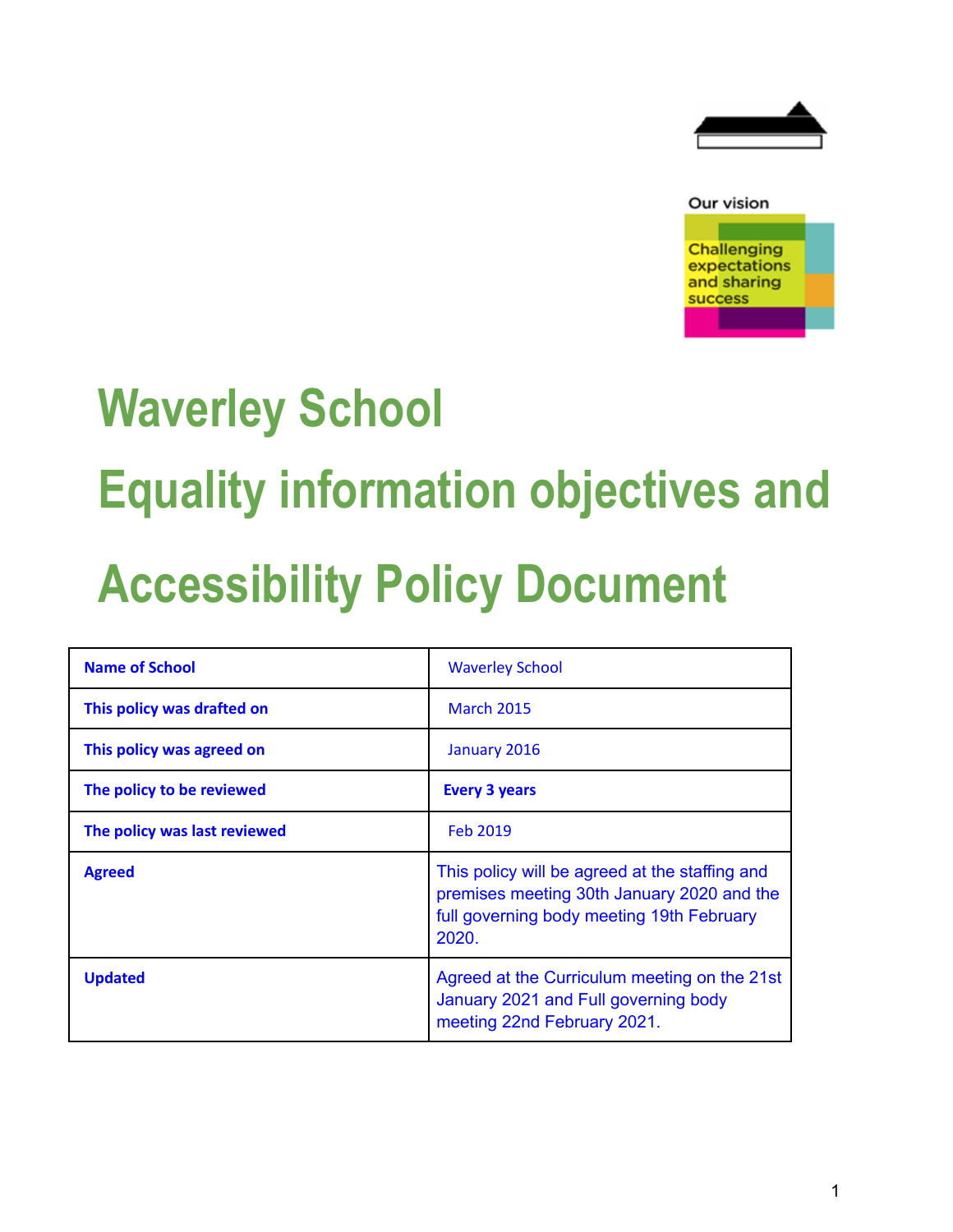| <b>Contents</b>                                                                              |
|----------------------------------------------------------------------------------------------|
| <b>Introduction</b>                                                                          |
| <b>Equality Act 2010</b>                                                                     |
| <b>Aims</b>                                                                                  |
| <b>Mission statement</b>                                                                     |
| <b>Principles</b>                                                                            |
| <b>Access to the curriculum</b>                                                              |
| <b>Monitoring</b>                                                                            |
| <b>Summary of our Equality Analysis</b>                                                      |
| We foster positive attitudes and relationships, and a shared sense of cohesion and belonging |
| <b>The Accessibility Plan</b>                                                                |
| <b>Additional implication for schools</b>                                                    |
| Appendix 1 - Action plan 2015/2016                                                           |
| Appendix 2 - Action plan 2016/2017                                                           |

#### **Introduction**

This Policy is a statement of the principles and practices at Waverley school to ensure all people with disabilities: pupils, staff and visitors have full access to the physical environment and to the learning opportunities and the cultural and social life of the school. Underpinning this Policy is the philosophy that all people, regardless of their abilities and disabilities, are to be treated fairly, with respect, and have an entitlement to equality of opportunity. By adjusting the environment some disabilities are minimised and the environment becomes accessible to all. This policy should be read alongside the Equality Act 2010.

## **Equality Act 2010**

The Equality ACT 2010 protects individuals from discrimination.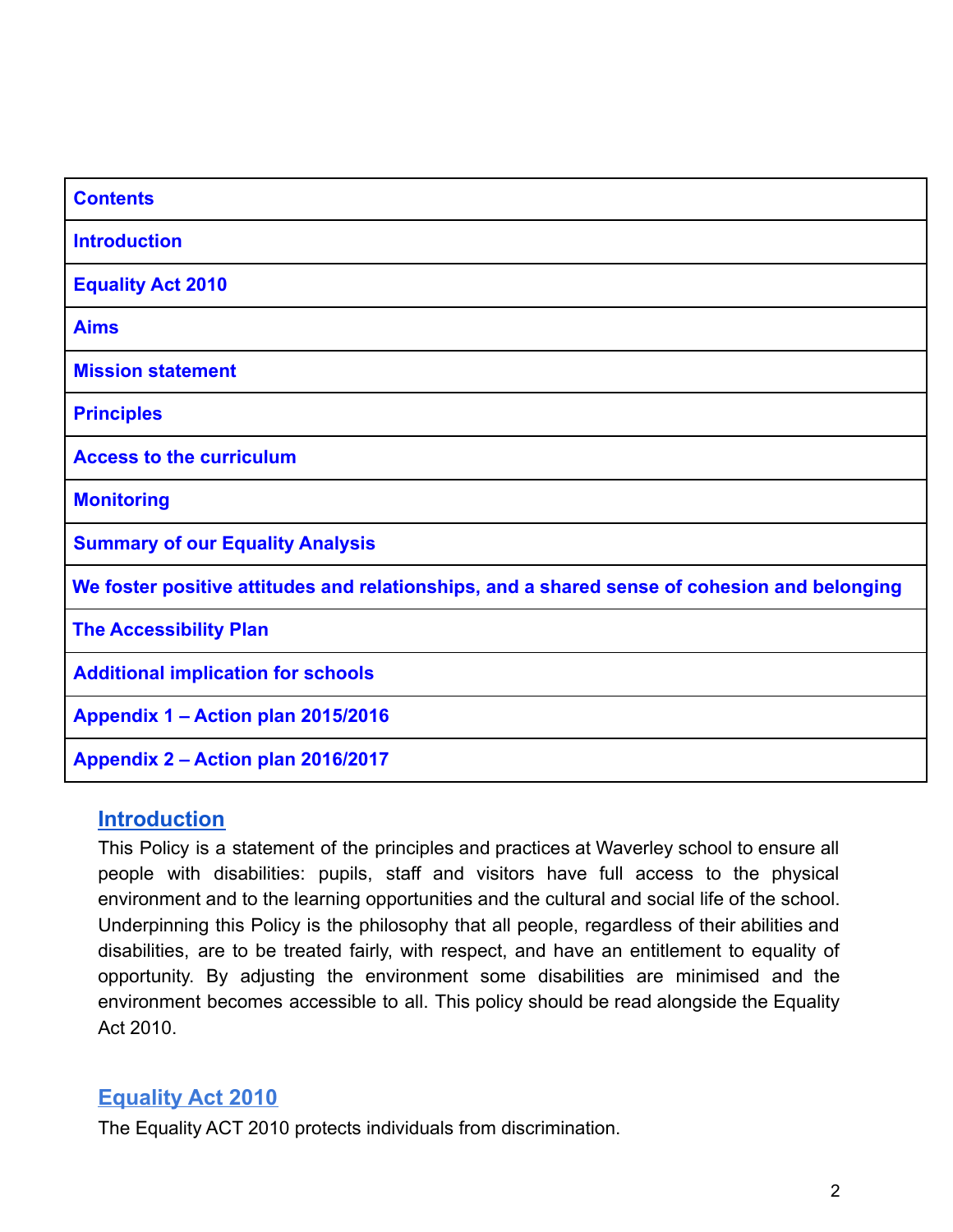The following characteristics are protected characteristics— age; disability; gender reassignment; marriage and civil partnership; pregnancy and maternity; race; religion or belief; sex; sexual orientation, it defines a disabled person as someone who has 'a physical or mental impairment' which has a substantial or long-term adverse effect on his or her ability to carry out normal day-to-day activities'.

Discrimination can take place in two ways:

- Treating a person 'less favourably' than others for a reason relating directly to their disability.
- Failing to make 'reasonable' adjustment to ensure they are not placed at a 'substantial disadvantage' for a reason relating to their disability.

## **Aims**

This policy aims to comply with the Public Sector Equality Duty 2011 has three aims under the general duty for schools/academies and settings which:

1. Eliminate unlawful discrimination, harassment and victimisation and other conduct prohibited by the Act. By removing or minimising disadvantages suffered by people due to their protected characteristics.

2. Advance equality of opportunity between people who share a protected characteristic and those who do not. By taking steps to meet the needs of people from protected groups where these are different from the needs of other people

3. Foster good relations between people who share a protected characteristic and those who do not. By encouraging people from protected groups to participate in public life or in other activities where their participation is disproportionately low.

Waverley School understands and recognises that there are eight protected characteristics/groups protected by the Act:

- 1. Age (as an employer of staff but not applicable to pupils)
- 2. Disability
- 3. Sex
- 4. Race
- 5. Religion and belief
- 6. Pregnancy and maternity
- 7. Sexual orientation
- 8. Gender reassignment
- 9. Marriage and civil partnership\*(as an employer but not applicable to pupils\*

In compiling this equality information we have:

- Identified evidence already in the school of equality within policies and practice and identified gaps.
- Examined how our school engages with the protected groups, identifying where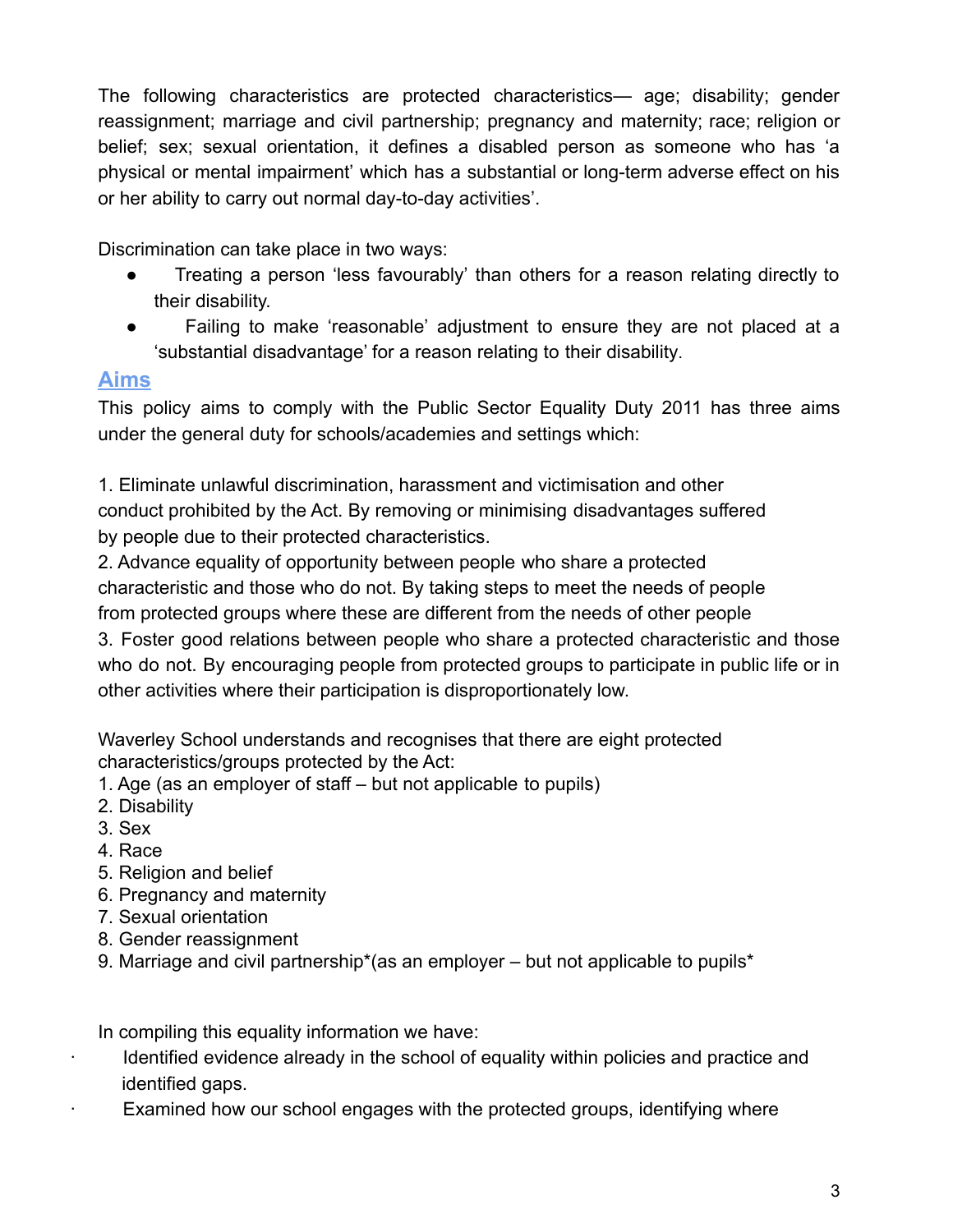- · practice could be improved.
	- Analysed our effectiveness in terms of equality.

#### **Mission statement**

At Waverley School, we are committed to ensuring equality of education and opportunity for disabled pupils, staff and all those receiving services from the school. We aim to develop a culture of inclusion and diversity in which people feel free to disclose their disability and to participate fully in school life. We will make reasonable adjustments to make sure that the school environment is as accessible as possible. At Waverley, we believe that diversity is a strength, which should be respected and celebrated by all those who learn, teach and visit here.

## **Principles**

- The school environment is as accessible as possible to pupils, staff and visitors to the school. E.g. wheelchair access, signage, disabled parking bays acoustic panelling.
- All pupils at Waverley will play a full part in the life of the school and have opportunities to represent the school both internally and in the community.
- Any bullying and harassment of disabled pupils and staff will be monitored and information acted on.
- Disability is portrayed positively in school books, displays and discussions such as circle time and class assemblies.
- The school will take part in annual events such as Children in Need to raise awareness of disability.
- Information is available to parents, visitors, pupils and staff in a variety of formats to support accessibility. School communication will avoid the use of jargon and use a 'plain english' approach.
- Procedures for the election of parent governors are open to candidates and voters who are disabled.
- An annual accessibility audit is undertaken to ensure there is forward planning to cater for changes in the school population.
- Pupils of Waverley are encouraged to be as independent as possible, we have added hand rails and provide walkers for pupils who need support.
- Staff are supported to complete a maternity risk assessment to help keep them safe by adjusting their work accordingly
- Recruitment follows Enfield guidance on fair advertising and selection.

#### **Access to the curriculum**

All staff need;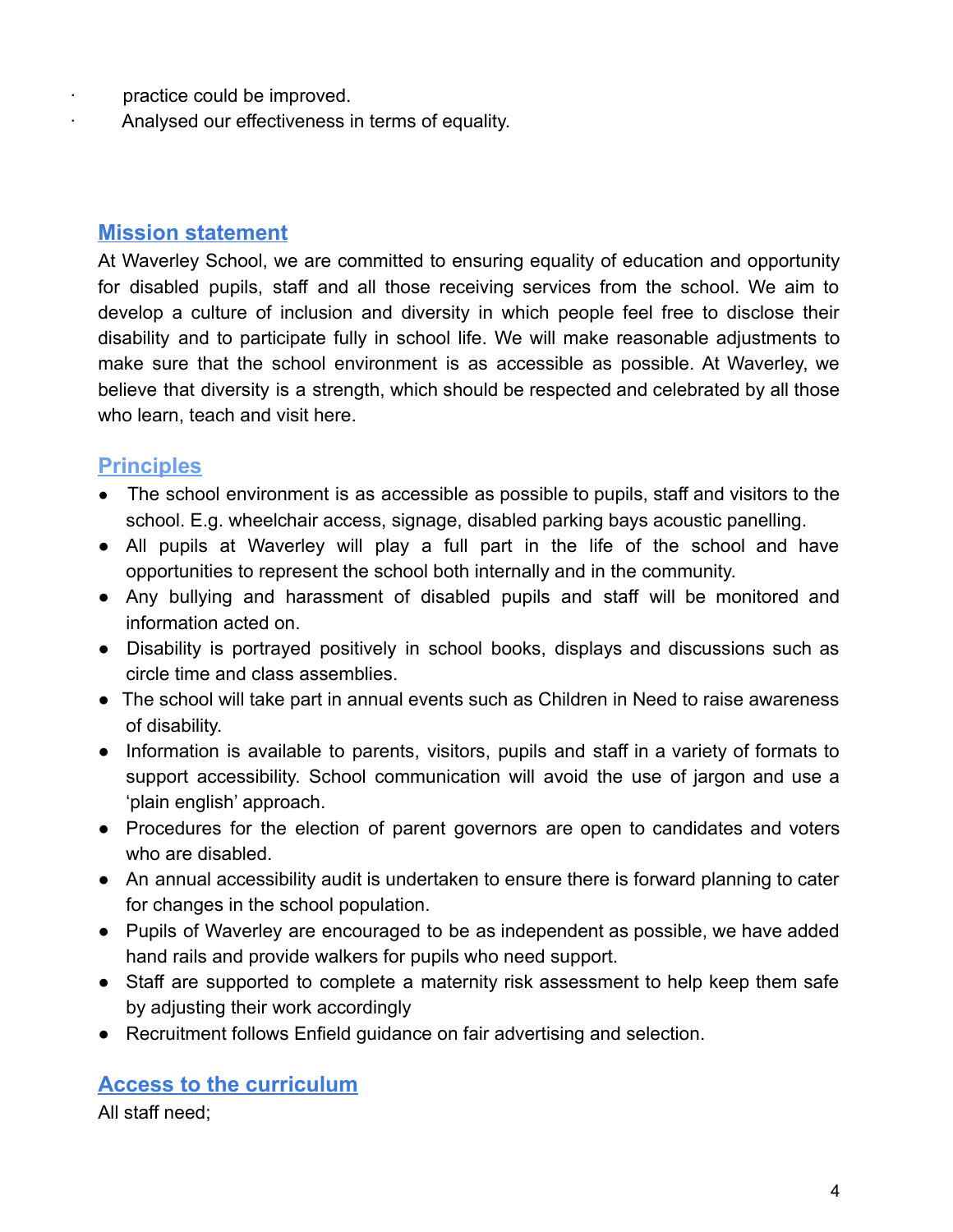- To ensure all pupils are communicated with in an appropriate format using AAC as appropriate.
- To ensure pupils with a sensory impairment e.g. VI HI have alternative access to the curriculum e.g. tactile approaches.
- To ensure all parts of the building are wheelchair accessible.
- To ensure there is adjustable level access where possible for sinks, computer tables, book shelves etc.
- To ensure all pupils play outside in the playground at lunchtime having full access to the social opportunities of Waverley school
- To ensure all pupils have a broad and balanced curriculum and are not excluded from activities due to their physical/ sensory disabilities.
- To explore the use of technology to enable pupil independence and develop communication e.g akka boards, big mack devices and eye gaze technology.

## **Monitoring**

To meet the Disability Equality Duty, it is essential that aspects of school life are monitored to identify whether there is an adverse impact on children and young people with disabilities. The following should be monitored:

- Achievement of pupils by disability
- Disabled staff (including numbers, type of disability and satisfaction rates in staff surveys etc.)
- Access issues are invited from staff on an on-going basis.

To meet the Gender Equality Duty we take active steps to comply with both

- Sex Discrimination Act and Equal Pay Act.
- Take active steps to promote equality of opportunity between genders
- We monitor and review pupil progress in relation to gender and make necessary adjustments if there is any discrepancy
- Identify Gender Equality Scheme goals ( see action plan )
- Follow Local Authority guidance on Equal Pay

To meet the Race Equality Duty we undertake

- To at all times be vigilant for aspects of our work and play, which may hurt or disadvantage others.
- All acts of bullying and harassment will not be tolerated. Racism in all its forms is not acceptable and will be challenged.
- Any form of racial bullying is reported termly to the local authority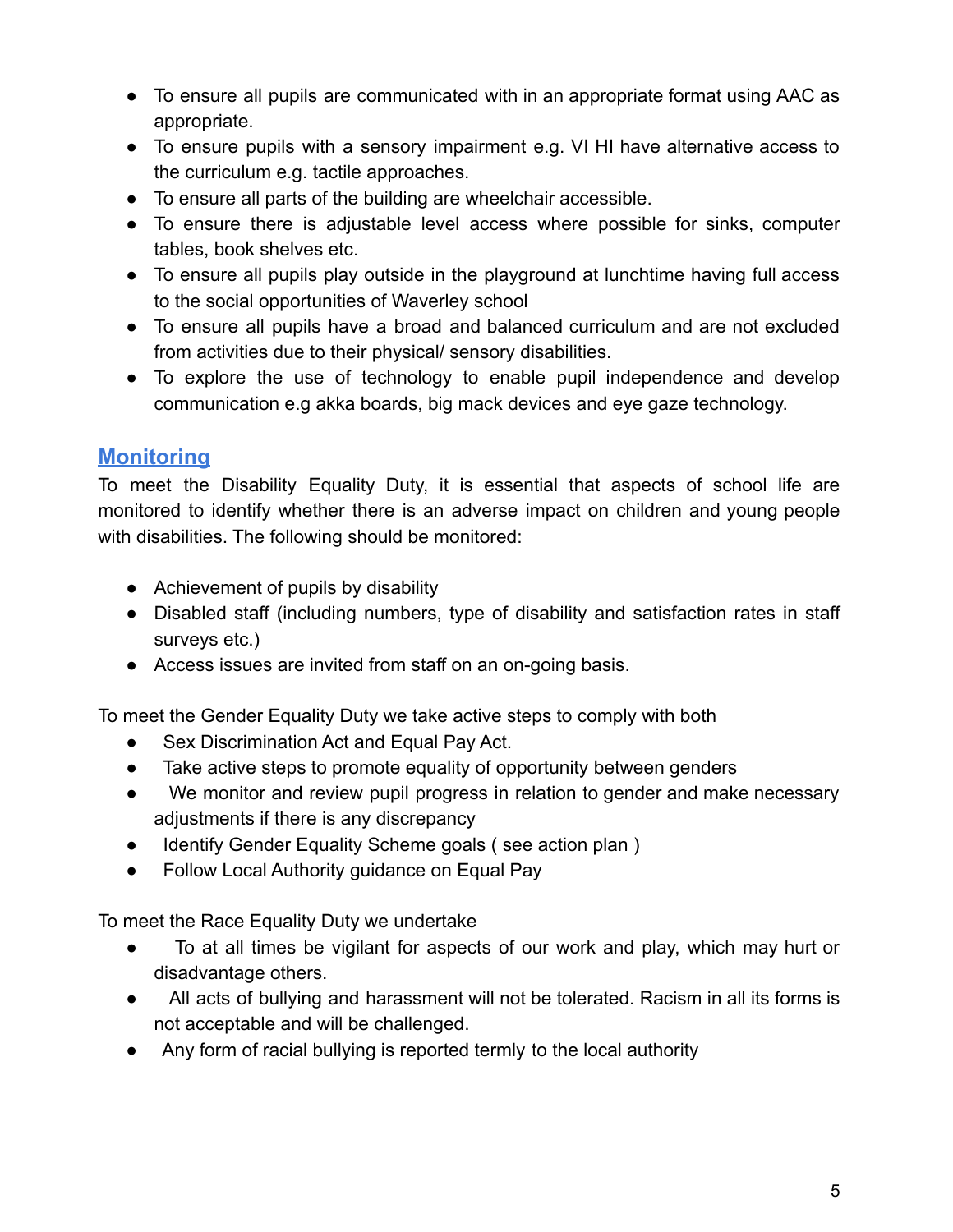|                            | What evidence do we hold<br>that we eliminate unlawful<br>discrimination, harassment<br>and victimisation                                         | <b>How do we advance</b><br>equality of opportunity<br>between people who<br>share protected<br>characteristics and<br>those who do not? | How do we foster good<br>relations between people who<br>share a protected<br>characteristic and those who<br>do not?                                                                                           |
|----------------------------|---------------------------------------------------------------------------------------------------------------------------------------------------|------------------------------------------------------------------------------------------------------------------------------------------|-----------------------------------------------------------------------------------------------------------------------------------------------------------------------------------------------------------------|
| Race                       | <b>Equality policy</b><br>Termly reports on racial<br>incidents to GB<br>Low number of reported racial<br>incidents                               | Celebration of differences<br>Curriculum<br>Assemblies<br>School policies                                                                | <b>Celebration of differences</b><br>Curriculum<br>Assemblies<br>Good links with parents<br>School policies promote equality<br>Job descriptions for staff<br>School ethos<br>School displays promote diversity |
| <b>Disability</b>          | School policies<br>Inclusive practices<br>Feedback from parents<br>Termly reports to GB<br>Assessment data<br>Purchase of additional<br>resources | School policies<br>Raising attainment<br><b>Tracking progress</b>                                                                        | Good links with parents<br>Assemblies<br>Annual review meetings<br>School ethos                                                                                                                                 |
| Gender                     | <b>Admission process</b><br><b>Recruitment process</b><br>Gender equality scheme                                                                  | School policies                                                                                                                          | Good links with parents<br>Assemblies<br>School ethos                                                                                                                                                           |
| Gender<br>reassignment     | Inclusive practices<br>Admission process<br><b>Recruitment process</b>                                                                            | <b>Celebration of differences</b><br>School policies                                                                                     | Good links with parents<br>Parent support advisor                                                                                                                                                               |
| Pregnancy and<br>maternity | Policy for expectant mothers<br>Reasonable adjustments in<br>place<br>Regular meetings<br>Risk assessment                                         | Continue good practice<br>Paternity leave                                                                                                | Following policies<br>Continue to make reasonable<br>adjustments to ensure individuals<br>are supported at work<br><b>School Ethos</b>                                                                          |
| Age                        | Employment/recruitment<br>process                                                                                                                 | Recruitment process                                                                                                                      | Recruitment process<br>School ethos                                                                                                                                                                             |
| Religion and<br>belief     | Admission procedures<br><b>Employment document</b>                                                                                                | <b>Celebration of differences</b><br>Curriculum<br><b>Assemblies</b>                                                                     | Good links with parents<br>School ethos<br>School displays                                                                                                                                                      |
| Sexual orientation         | School policies, Inclusive                                                                                                                        | <b>Celebration of differences</b>                                                                                                        | Admission process                                                                                                                                                                                               |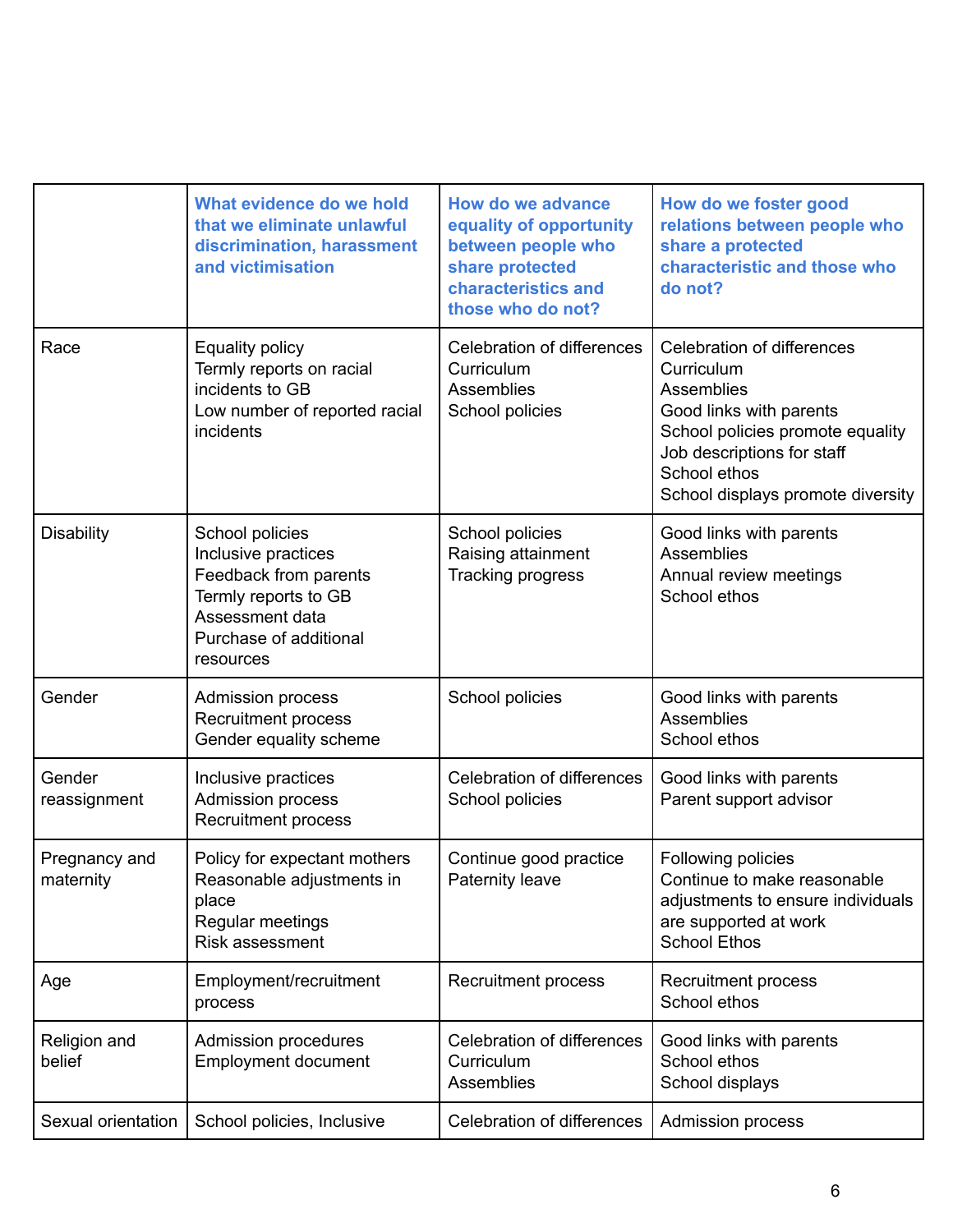| practices, Admission process<br>Equality policy | School policies<br>Review of practices | School ethos |
|-------------------------------------------------|----------------------------------------|--------------|
|-------------------------------------------------|----------------------------------------|--------------|

## **Summary of Our Equality Analysis**

In relation to the protected characteristics relevant to us as a **public sector employer** our equality analysis showed that we have particular strengths in:

**Disability:** We support members of staff who have a disability by ensuring they are safe and supported through thorough risk assessments.

**Pregnancy:** We Support members of staff who are pregnant by ensuring risks are minimised through detailed risk assessment, adjusting their work accordingly and allowing time off for any necessary prenatal appointments.

**Maternity:** We offer members of staff who are on maternity leave Keep in Touch days.

**Disability:** We review the access arrangements for our current disabled toilets.

**Sex:** Look to employ more male members of staff

In relation to the protected characteristics relevant to us as a **school** our equality analysis showed that we have particular strengths in:

**Race:** We buy in a translator if needed for meetings.

**Disability:** We actively find ways to make our school more accessible for individuals who have a disability.

Areas we are working on this year:

**Religion or belief:** Greater emphasis on celebrating festivals from a wider range of religions.

**Disability:** Possible disability awareness days with invited guests who provide positive role models for our pupils.

**Sex:** Review sex education policy.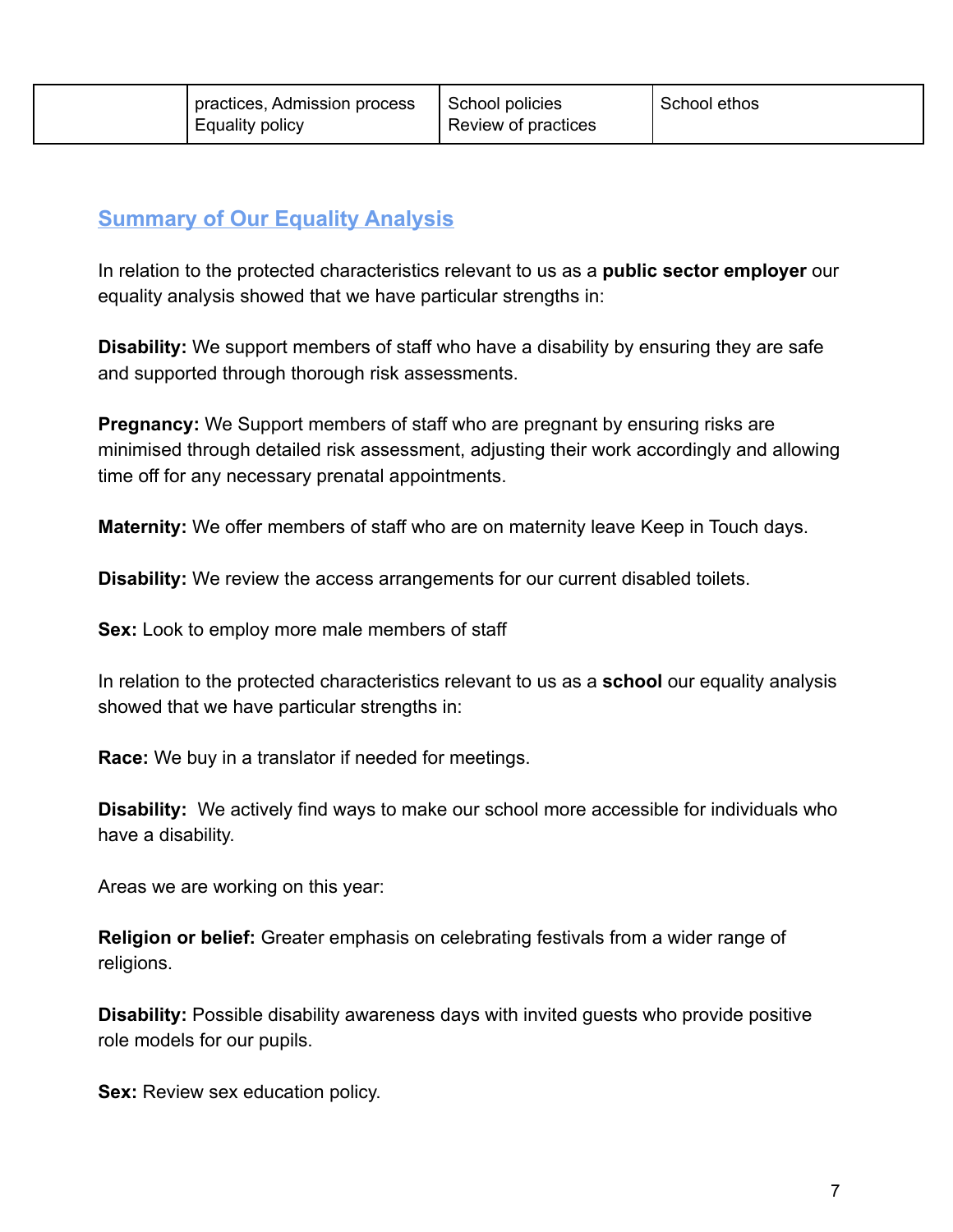## **We foster positive attitudes and relationships, and a shared sense of cohesion and belonging**

We intend that our policies, procedures and activities should promote:

- positive attitudes towards disabled people, good relations between disabled and non-disabled people, and an absence of harassment of disabled people
- positive interaction, good relations and dialogue between groups and communities different from each other in terms of ethnicity, culture, religious affiliation, national origin or national status, and an absence of prejudice-related bullying and incidents
- mutual respect and good relations between boys and girls, women and men, and an absence of sexual harassment

## **Additional Implications for Schools**

#### **The role of a school as a service provider:**

Schools have additional implications as a service provider to make their buildings accessible when they hire out rooms or parts of the building. We only hire out spaces which are accessible for users.

#### **Contact with parents and carers:**

When providing newsletters and information for parents and carers, schools should make this information available in an accessible format so that parents or carers who may be, for example, visually impaired, can access the information.

Additionally, events for parents and carers such as open evenings, meetings with teachers, are held in accessible parts of the building.

#### **Hiring transport**

School staff are aware of Section 6 of the Act when hiring transport as it puts new duties on transport providers, including the bus and coach companies, and the taxi and private hire car trade. The requirement to provide accessible vehicles is extended to include these transport providers. Bus companies will not be able to refuse a job because, for example, it may take longer to pick up disabled students.

#### **Election of parent governors**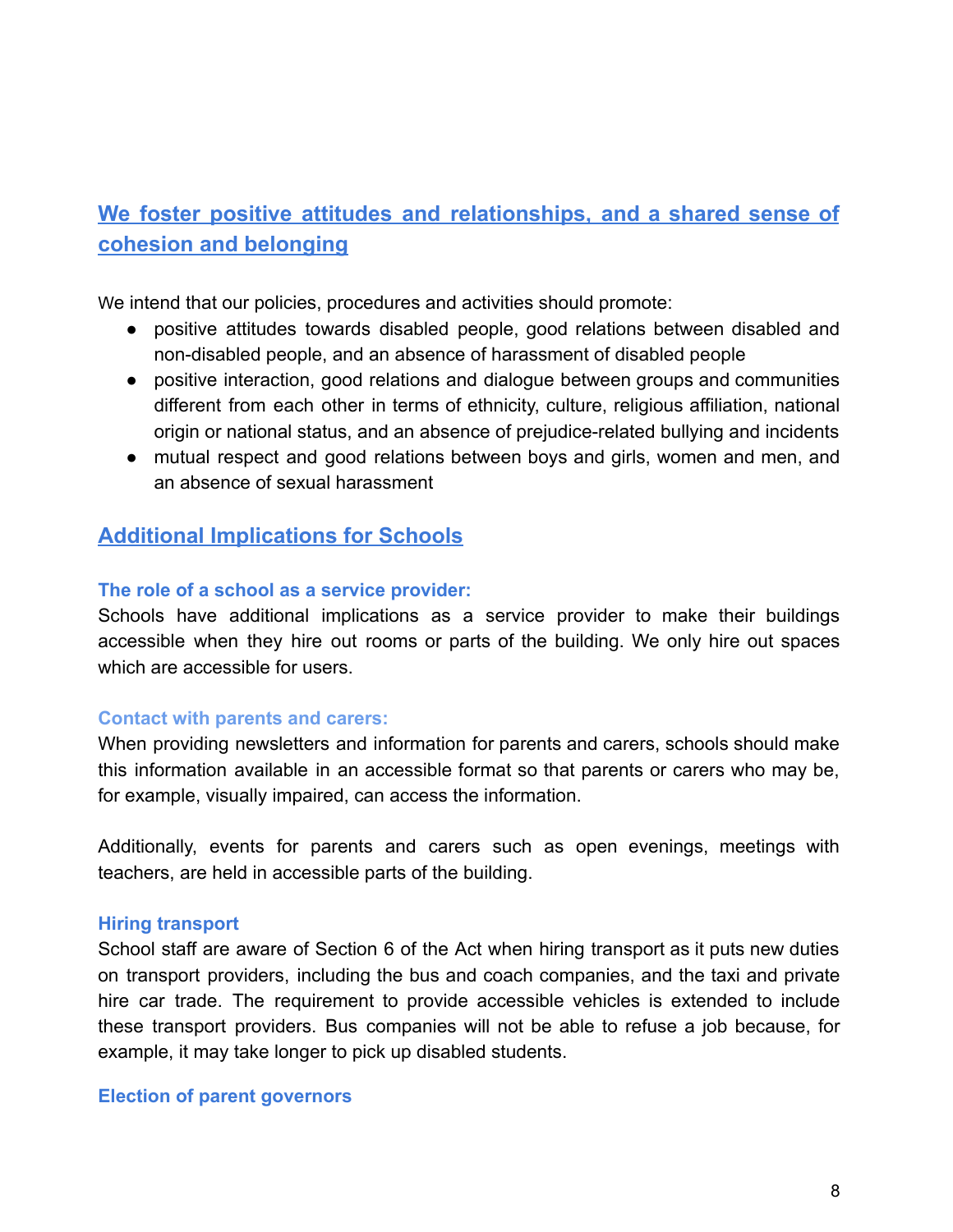The election of parent governors will now be covered by the Equality Act , and governors will need to ensure that the procedures for candidates to stand for election and for parents to vote for candidates are accessible to disabled people. However, the result of the election is not covered and disabled candidates will not be able to claim that they were not elected simply because they were disabled. Once a disabled parent governor is elected, the school governing body functions in relation to that parent are covered and the school must ensure that they can participate fully in school life.

## **The Accessibility Plan**

Is structured to complement and support the school's Equality Objectives, it also sets out the results of two access audits and the actions the school will take. See Appendix 1 and 2.

## **This policy was originally agreed by the Governing Body on March 2015. It will be reviewed every three years.**

Original Policy (Known as Disability Equality Scheme) Nov 2007 Updated Nov 2015 Updated September 2016 Updated January 2019 Updated November 2020

This policy should be read in conjunction with the

- Staff code of conduct
- Staff handbook
- SRE policy
- Pay policy
- Recruitment policy
- Send report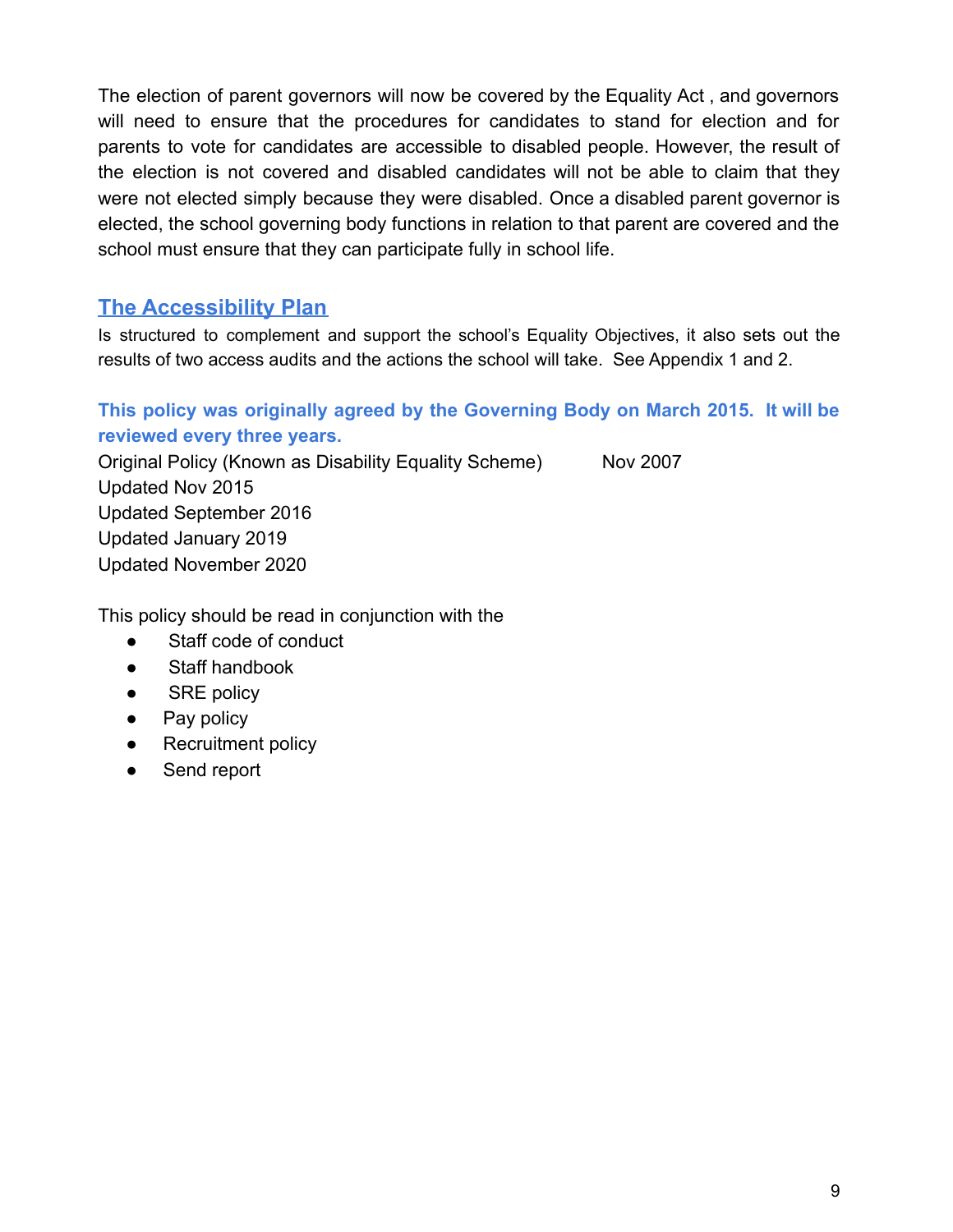## Appendix 1 - Waverley Main School - Accessibility plan 2018-19

## **Appendix 1 Waverley Main School**

**Action plan for 2018-2019**

| Priority                                                | Lead   | Strategy                                                               | <b>Resources</b>           | Time                         | <b>Success Criteria</b>                                                                                              |
|---------------------------------------------------------|--------|------------------------------------------------------------------------|----------------------------|------------------------------|----------------------------------------------------------------------------------------------------------------------|
| Surfacing in<br>playground<br>outside Bluebell<br>class | Graham | See year 2 of<br>school<br>development<br>plan                         | £250,000<br>£150,00 raised | During<br>summer<br>holidays | Pupils can play<br>safely in playground<br>outside Bluebell<br>class                                                 |
| Climbing frame                                          | Graham | See year 2 of<br>school<br>development<br>plan                         | £250,000<br>£150,00 raised | During<br>summer<br>holidays | Pupils have safe<br>climbing frame<br>which can be used<br>all year round                                            |
| Primary 1<br>bathroom                                   | Graham | Reconfigure<br>bathroom to<br>enable<br>independence<br>with toileting | £20,000                    | During<br>easter<br>holidays | Pupils in p1 have a<br>range of toilet<br>options which meet<br>all the needs of the<br>pupils in that<br>department |

## **Action plan for 2019-20**

| Priority                                                                         | Lead      | Strategy                                              | <b>Resources</b> | Time             | <b>Success Criteria</b>                 |
|----------------------------------------------------------------------------------|-----------|-------------------------------------------------------|------------------|------------------|-----------------------------------------|
| Development of<br>Bell lane to<br>enable access<br>for pupils with<br><b>ASC</b> | Charlotte | Working with<br><b>LBE</b>                            | £23,684.05       | By Septr<br>2020 | Additional places for<br>Enfield pupils |
| Introduction of<br>additional<br>provision at<br><b>Honilands</b>                | Gail      | Working with<br>LBE and<br><b>Honilands</b><br>school | £122,033.47      | By Septr<br>2020 | Additional places for<br>Enfield pupils |

## **Action plan for 2020-2021**

| Priority | Lead | Strategy | <b>Resources</b> | Time | Success Criteria |
|----------|------|----------|------------------|------|------------------|
|----------|------|----------|------------------|------|------------------|